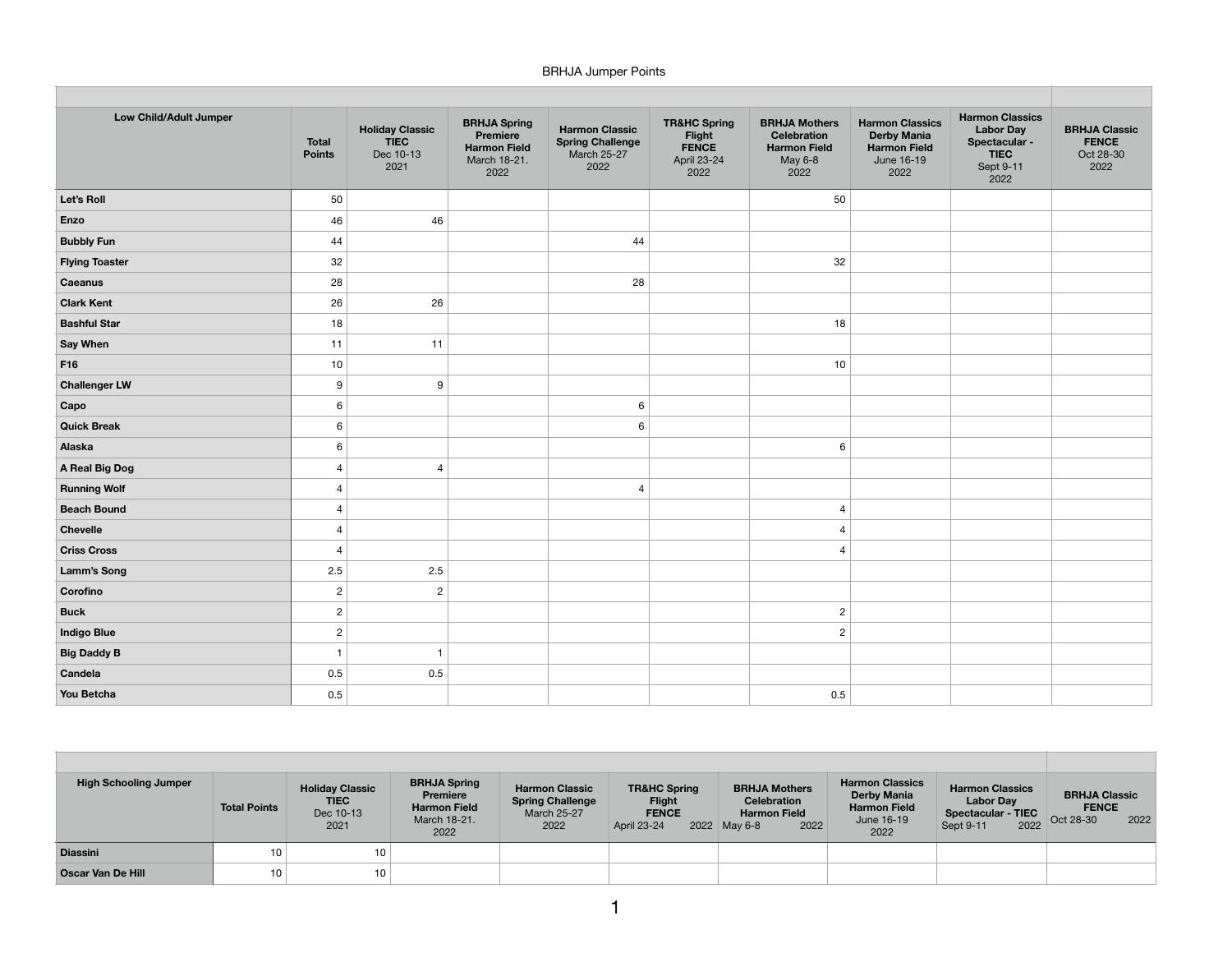|--|

| <b>Hopeful Jumper</b>       | <b>Total Points</b> | <b>Holiday Classic</b><br><b>TIEC</b><br>Dec 10-13<br>2021 | <b>BRHJA Spring</b><br>Premiere<br><b>Harmon Field</b><br>March 18-21.<br>2022 | <b>Harmon Classic</b><br><b>Spring Challenge</b><br><b>March 25-27</b><br>2022 | <b>TR&amp;HC Spring</b><br>Flight<br><b>FENCE</b><br>April 23-24<br>2022 | <b>BRHJA Mothers</b><br><b>Celebration</b><br><b>Harmon Field</b><br>May 6-8<br>2022 | <b>Harmon Classics</b><br><b>Derby Mania</b><br><b>Harmon Field</b><br>June 16-19<br>2022 | <b>Harmon Classics</b><br><b>Labor Day</b><br>Spectacular -<br><b>TIEC</b><br>Sept 9-11<br>2022 | <b>BRHJA Classic</b><br><b>FENCE</b><br>Oct 28-30<br>2022 |
|-----------------------------|---------------------|------------------------------------------------------------|--------------------------------------------------------------------------------|--------------------------------------------------------------------------------|--------------------------------------------------------------------------|--------------------------------------------------------------------------------------|-------------------------------------------------------------------------------------------|-------------------------------------------------------------------------------------------------|-----------------------------------------------------------|
| <b>Bold Ambition</b>        | 62                  |                                                            | 46                                                                             |                                                                                | 16                                                                       |                                                                                      |                                                                                           |                                                                                                 |                                                           |
| <b>Monkey See Monkey Do</b> | 46                  |                                                            |                                                                                | 46                                                                             |                                                                          |                                                                                      |                                                                                           |                                                                                                 |                                                           |
| <b>Blue Lightning</b>       | 42                  | 42                                                         |                                                                                |                                                                                |                                                                          |                                                                                      |                                                                                           |                                                                                                 |                                                           |
| <b>Holidays With Harlo</b>  | 32                  |                                                            | 32                                                                             |                                                                                |                                                                          |                                                                                      |                                                                                           |                                                                                                 |                                                           |
| Let's Roll                  | 32                  |                                                            |                                                                                |                                                                                |                                                                          | 32                                                                                   |                                                                                           |                                                                                                 |                                                           |
| <b>Say When</b>             | 26                  | 26                                                         |                                                                                |                                                                                |                                                                          |                                                                                      |                                                                                           |                                                                                                 |                                                           |
| <b>Save the Profit</b>      | 26                  |                                                            |                                                                                | 26                                                                             |                                                                          |                                                                                      |                                                                                           |                                                                                                 |                                                           |
| Alaska                      | 22                  |                                                            |                                                                                |                                                                                |                                                                          | 22                                                                                   |                                                                                           |                                                                                                 |                                                           |
| <b>Buck</b>                 | 22                  |                                                            |                                                                                |                                                                                |                                                                          | 22                                                                                   |                                                                                           |                                                                                                 |                                                           |
| Abide with Me               | 14                  |                                                            |                                                                                | 14                                                                             |                                                                          |                                                                                      |                                                                                           |                                                                                                 |                                                           |
| <b>Excel All Quality</b>    | 10                  | 10                                                         |                                                                                |                                                                                |                                                                          |                                                                                      |                                                                                           |                                                                                                 |                                                           |
| <b>Ruby Tuesday</b>         | 10                  |                                                            | 10                                                                             |                                                                                |                                                                          |                                                                                      |                                                                                           |                                                                                                 |                                                           |
| <b>Bubbly Fun</b>           | 10                  |                                                            |                                                                                | 10                                                                             |                                                                          |                                                                                      |                                                                                           |                                                                                                 |                                                           |
| G's Little Girl             | 10                  |                                                            |                                                                                | 10                                                                             |                                                                          |                                                                                      |                                                                                           |                                                                                                 |                                                           |
| <b>Beach Bound</b>          | $\overline{7}$      | $\overline{1}$                                             |                                                                                |                                                                                |                                                                          | 6                                                                                    |                                                                                           |                                                                                                 |                                                           |
| <b>Why Not</b>              | 6.5                 | 6.5                                                        |                                                                                |                                                                                |                                                                          |                                                                                      |                                                                                           |                                                                                                 |                                                           |
| <b>Coming in Hot</b>        | 5                   | $5\phantom{.0}$                                            |                                                                                |                                                                                |                                                                          |                                                                                      |                                                                                           |                                                                                                 |                                                           |
| <b>Indigo Blue</b>          | $\overline{4}$      | $\overline{4}$                                             |                                                                                |                                                                                |                                                                          |                                                                                      |                                                                                           |                                                                                                 |                                                           |
| You Betcha                  | $\overline{4}$      | $\overline{4}$                                             |                                                                                |                                                                                |                                                                          |                                                                                      |                                                                                           |                                                                                                 |                                                           |
| <b>Happy Go Lucky</b>       | 4                   |                                                            |                                                                                |                                                                                |                                                                          | $\overline{4}$                                                                       |                                                                                           |                                                                                                 |                                                           |
| Recognize                   | 3                   |                                                            |                                                                                | 3                                                                              |                                                                          |                                                                                      |                                                                                           |                                                                                                 |                                                           |
| <b>Darcy</b>                | $2.5\,$             | 2.5                                                        |                                                                                |                                                                                |                                                                          |                                                                                      |                                                                                           |                                                                                                 |                                                           |
| Marati                      | $\overline{c}$      |                                                            |                                                                                | $\sqrt{2}$                                                                     |                                                                          |                                                                                      |                                                                                           |                                                                                                 |                                                           |
| <b>Running Wolf</b>         | 1.5                 |                                                            |                                                                                | 1.5                                                                            |                                                                          |                                                                                      |                                                                                           |                                                                                                 |                                                           |
| Bootscutenbog               | $\mathbf{1}$        | $\mathbf{1}$                                               |                                                                                |                                                                                |                                                                          |                                                                                      |                                                                                           |                                                                                                 |                                                           |
| <b>Chester the Jester</b>   | 0.5                 |                                                            |                                                                                | 0.5                                                                            |                                                                          |                                                                                      |                                                                                           |                                                                                                 |                                                           |

| <b>Low Schooling Jumper</b> | <b>Total Points</b> | <b>Holiday Classic</b><br><b>TIEC</b><br>Dec 10-13<br>2021 | <b>BRHJA Spring</b><br>Premiere<br><b>Harmon Field</b><br>March 18-21.<br>2022 | Harmon<br><b>Classic</b><br><b>Spring</b><br>Challenge<br><b>March 25-27</b><br>2022 | <b>TR&amp;HC Spring</b><br><b>Flight</b><br><b>FENCE</b><br>April 23-24<br>2022 | <b>BRHJA Mothers</b><br><b>Celebration</b><br><b>Harmon Field</b><br>May 6-8<br>2022 | <b>Harmon Classics</b><br><b>Derby Mania</b><br><b>Harmon Field</b><br>June 16-19<br>2022 | <b>Harmon Classics</b><br><b>Labor Day</b><br>Spectacular -<br><b>TIEC</b><br>Sept 9-11<br>2022 | <b>BRHJA Classic</b><br><b>FENCE</b><br>Oct 28-30<br>2022 |
|-----------------------------|---------------------|------------------------------------------------------------|--------------------------------------------------------------------------------|--------------------------------------------------------------------------------------|---------------------------------------------------------------------------------|--------------------------------------------------------------------------------------|-------------------------------------------------------------------------------------------|-------------------------------------------------------------------------------------------------|-----------------------------------------------------------|
| <b>Chevelle</b>             | 42                  |                                                            | 10 <sub>1</sub>                                                                |                                                                                      | 10                                                                              | 22                                                                                   |                                                                                           |                                                                                                 |                                                           |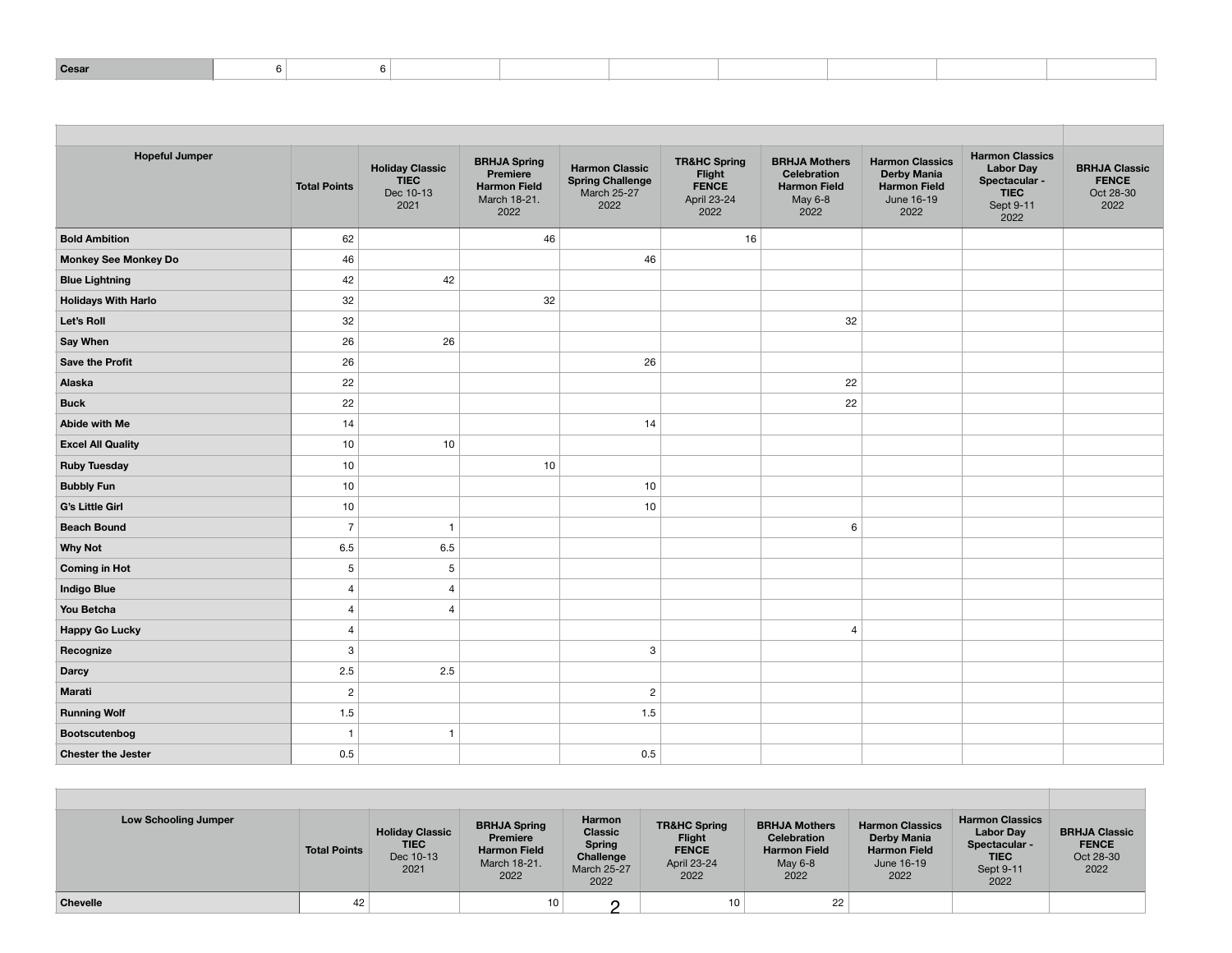| Callibro                    | 34             | 34             |    |                |                        |  |  |
|-----------------------------|----------------|----------------|----|----------------|------------------------|--|--|
| <b>Beach Bound</b>          | $30\,$         |                |    |                | 30                     |  |  |
| <b>Captain Jack Sparrow</b> | 26             |                | 26 |                |                        |  |  |
| <b>Clark Kent</b>           | 24             | 24             |    |                |                        |  |  |
| <b>Sir Win</b>              | 12             |                |    | 12             |                        |  |  |
| Sir Lio                     | 10.5           | 10.5           |    |                |                        |  |  |
| <b>Challenger LW</b>        | 10             | 10             |    |                |                        |  |  |
| <b>Redfield's Legend</b>    | 10             | 10             |    |                |                        |  |  |
| <b>Classy Lad</b>           | 10             |                | 10 |                |                        |  |  |
| <b>Cadeau Du Ciel</b>       | 6              |                |    | 6              |                        |  |  |
| <b>Flying Toaster</b>       | 6              |                |    | $\overline{4}$ | $\overline{c}$         |  |  |
| <b>Buck</b>                 | 6              |                |    |                | 6                      |  |  |
| F16                         | 6              |                |    |                | 6                      |  |  |
| <b>Big Daddy B</b>          | 4.5            | $4.5\,$        |    |                |                        |  |  |
| Play-Doh                    | $\overline{4}$ | $\overline{4}$ |    |                |                        |  |  |
| <b>Bashful Star</b>         | $\overline{4}$ |                |    |                | $\boldsymbol{\Lambda}$ |  |  |
| Let's Roll                  | $\overline{4}$ |                |    |                | $\Lambda$              |  |  |
| Candela                     | $\overline{c}$ | $\overline{c}$ |    |                |                        |  |  |
| Enzo                        |                |                |    |                |                        |  |  |
| Travelosidy                 |                |                |    |                |                        |  |  |
| You Betcha                  |                |                |    |                | $\overline{1}$         |  |  |

| <b>Progressive Jumper</b>   | <b>Total Points</b> | <b>Holiday Classic</b><br><b>TIEC</b><br>Dec 10-13<br>2021 | <b>BRHJA Spring</b><br>Premiere<br><b>Harmon Field</b><br>March 18-21.<br>2022 | <b>Harmon Classic</b><br><b>Spring Challenge</b><br>March 25-27<br>2022 | <b>TR&amp;HC Spring Flight</b><br><b>FENCE</b><br>April 23-24<br>2022 | <b>BRHJA Mothers</b><br><b>Celebration</b><br><b>Harmon Field</b><br>May 6-8 | <b>Harmon Classics</b><br><b>Derby Mania</b><br><b>Harmon Field</b><br>2022<br>2022 June 16-19 | Harmon<br><b>Classics</b><br><b>Labor Day</b><br>Spectacula<br>r - TIEC<br>Sept 9-11<br>2022 | <b>BRHJA Classic</b><br><b>FENCE</b><br>Oct 28-30<br>2022 |
|-----------------------------|---------------------|------------------------------------------------------------|--------------------------------------------------------------------------------|-------------------------------------------------------------------------|-----------------------------------------------------------------------|------------------------------------------------------------------------------|------------------------------------------------------------------------------------------------|----------------------------------------------------------------------------------------------|-----------------------------------------------------------|
| <b>Bold Ambition</b>        | 58                  |                                                            | 16                                                                             |                                                                         | 16                                                                    | 26                                                                           |                                                                                                |                                                                                              |                                                           |
| Let's Roll                  | 50                  |                                                            |                                                                                |                                                                         | 10                                                                    | 40                                                                           |                                                                                                |                                                                                              |                                                           |
| <b>Running Wolf</b>         | 46                  |                                                            |                                                                                | 46                                                                      |                                                                       |                                                                              |                                                                                                |                                                                                              |                                                           |
| <b>Blue Lightning</b>       | 36                  | 36                                                         |                                                                                |                                                                         |                                                                       |                                                                              |                                                                                                |                                                                                              |                                                           |
| <b>Save the Profit</b>      | 30                  |                                                            |                                                                                | 30                                                                      |                                                                       |                                                                              |                                                                                                |                                                                                              |                                                           |
| <b>Captain Jack Sparrow</b> | 28                  |                                                            | 16                                                                             | 12                                                                      |                                                                       |                                                                              |                                                                                                |                                                                                              |                                                           |
| <b>Alpine's Liberation</b>  | 26                  | 26                                                         |                                                                                |                                                                         |                                                                       |                                                                              |                                                                                                |                                                                                              |                                                           |
| Enzo                        | 20                  | 10                                                         | 10                                                                             |                                                                         |                                                                       |                                                                              |                                                                                                |                                                                                              |                                                           |
| <b>Chevelle</b>             | 18                  |                                                            |                                                                                |                                                                         | 10                                                                    | 8                                                                            |                                                                                                |                                                                                              |                                                           |